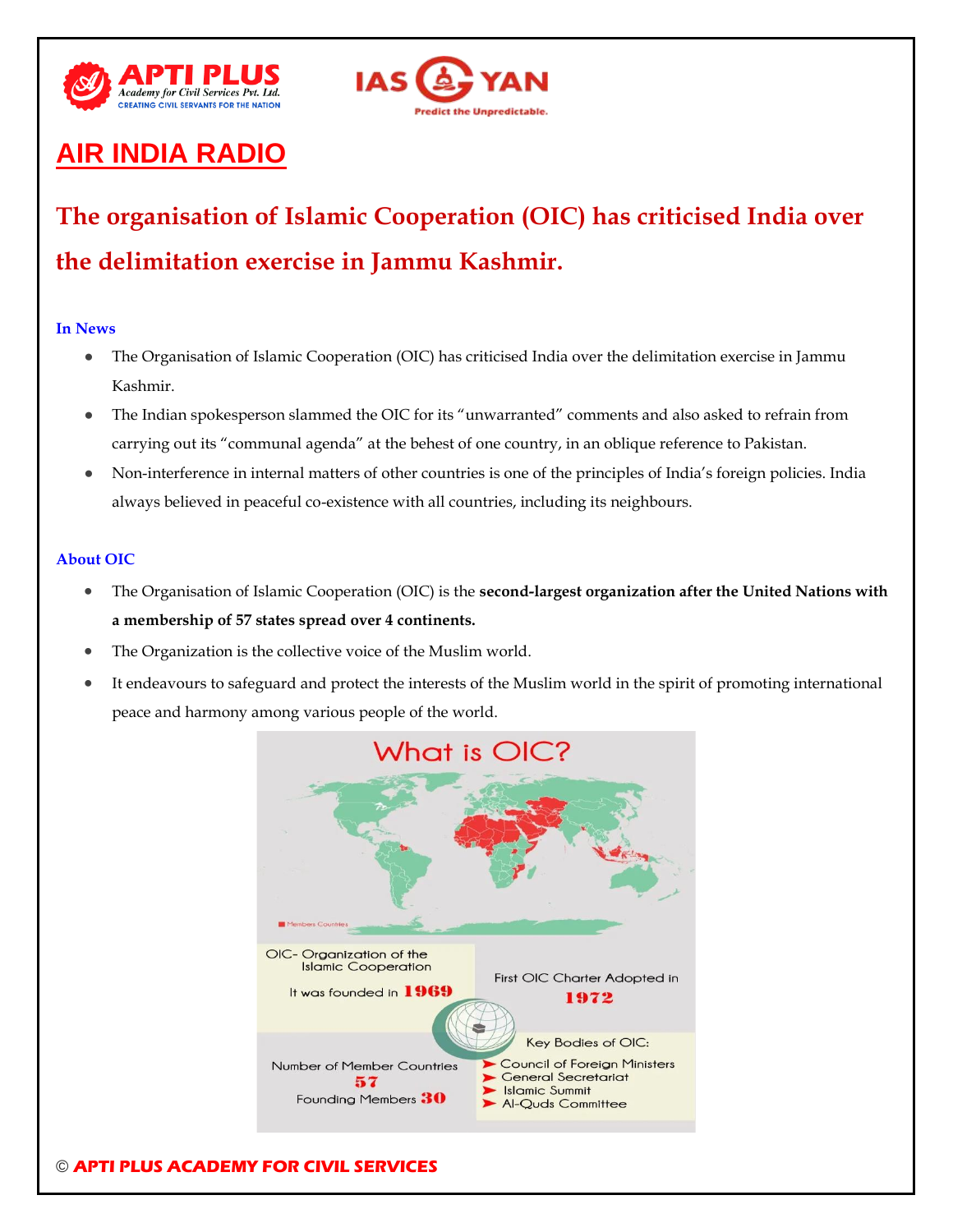



### **Background**

- The Draft published by the Delimitation Commission for the Jammu and Kashmir Assembly has started a controversy.
- Out of the 90 Assembly Constituencies in the region**, 43 will be part of the Jammu region and 47 of the Kashmir region.**
- Under the draft published, **some villages in one constituency are surrounded by villages of another.**
- **Th[e Delimitation Commission](https://www.thehindu.com/news/national/jk-delimitation-panel-gets-two-month-extension/article65073932.ece) of Jammu and Kashmir is chaired by retired Justice Ranjana Prakash Desai** and includes Chief Election Commissioner Sushil Chandra and the State Election Commissioner as ex-officio members.
- As per Article 170, the states get classified into territorial constituencies after every census, according to the Delimitation Act.

### **About Delimitation Commission of India**

- **Delimitation means the act or process of fixing limits or boundaries of territorial constituencies in a country or a province having a legislative body**.
- **Article 82 -** Parliament by law enacts a Delimitation Act after every Census.
- **The Delimitation Commission is appointed by the President of India** and works in collaboration with the Election Commission of India.
- The main task of the commission is redrawing the boundaries of the various assembly and Lok Sabha constituencies based on a current census.
- **The representation of each State is not changed during this exercise.** However, the number of SC and ST seats in a state is changed in accordance with the census.
- **The present delimitation of constituencies has been done based on the 2001 census under the provisions of the Delimitation Act, 2002.**
- **The Commission is a powerful and independent body whose orders cannot be challenged in any court of law.**
- The orders are laid before the Lok Sabha and the respective State Legislative Assemblies**. However, modifications are not permitted.**
- **Delimitation commissions have been set up four times in the past; 1952, 1962, 1972 and 2002,** under the Delimitation Commission Acts of 1952, 1962, 1972 and 2002.
- The present delimitation of parliamentary constituencies within states has been done based on the 2001 census.
- **According to the 84th amendment, the present constituencies carved out based on the 2001 census shall continue to be in operation till 2026.**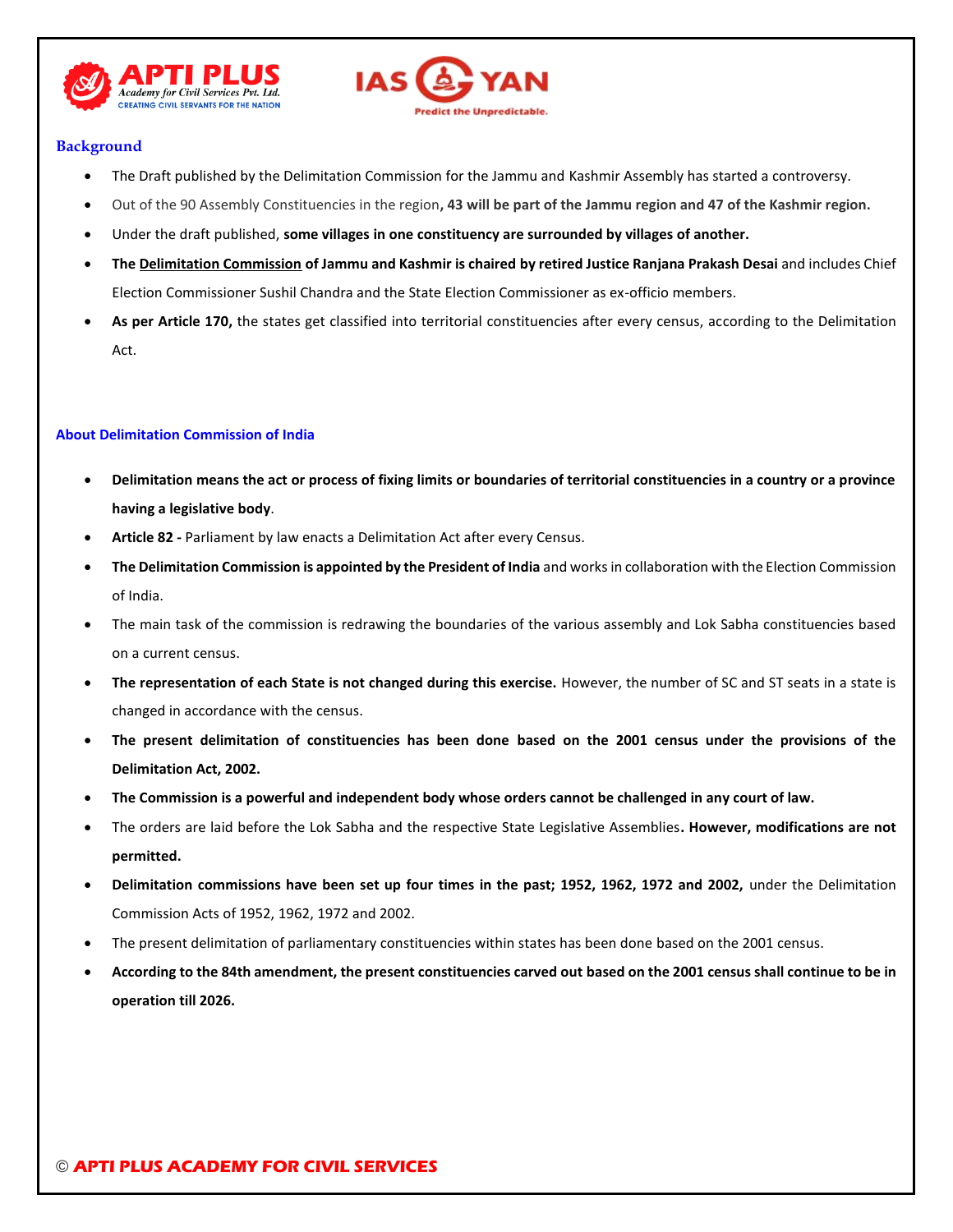



### **Functions of Delimitation Commission**

- The Delimitation Commission has to determine the number and boundaries of constituencies in such a manner that the population of all seats is the same, as far as practically possible.
- **The Commission also identifies the seats to be reserved for the scheduled castes and scheduled tribes communities, in areas where their population is significant.**
- The Commission releases draft proposals to the public through the Gazette of India and the official gazettes of states, and also in regional language newspapers.
- **It also conducts public sittings wherein the public's opinion is heard through written or oral representations.**
- If found appropriate, changes are made to the draft proposal.
- The final order is published in the Gazettes and comes into effect by a date specified by the President.

### **Delimitation challenges**

- The present delimitation is based on the census of 2001, whereas the **total number of seats in the Parliament and the Legislative Assemblies is fixed as per the census of 1971.**
- **The Constitution of India has put a cap on the maximum number of seats in the Lok Sabha to 550 and Rajya Sabha to 250.**  Therefore an increasing number of populations are being represented by a single representative.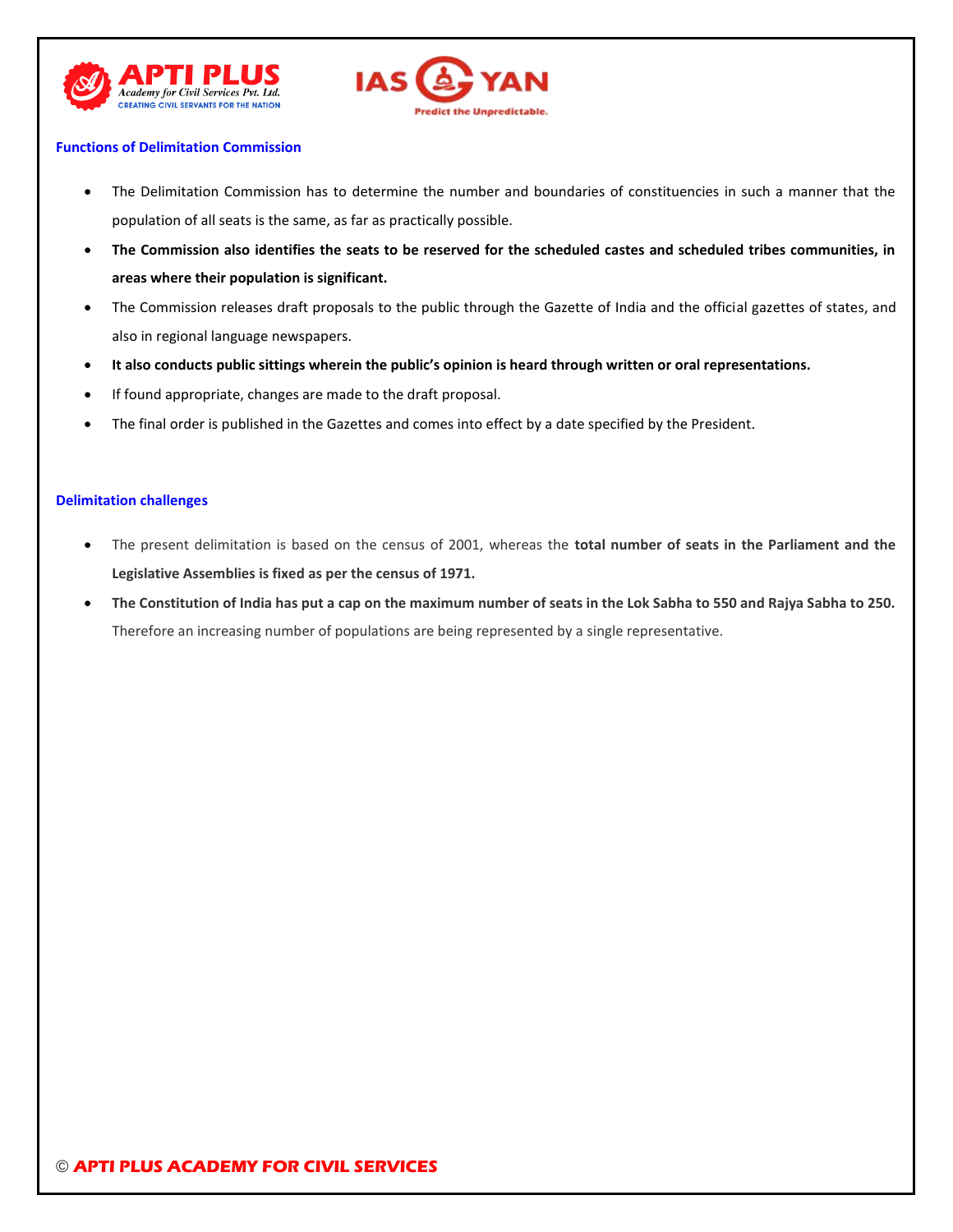



# **NEWS IN BRIEF: PRELIMS SPECIAL**

# **UDAN Scheme**

- The Union Government plans to encourage smaller aircraft, seaplanes and helicopters under the UDAN scheme.
- Ude Desh ka Aam Naagrik or **UDAN is a regional airport development programme** of the Union Government and also a part of the Regional Connectivity Scheme (RCS).
- The main objective is to upgrade under-serviced air routes and to promote air transport infrastructure development in all regions and states of India.
- Its goal is to make air travel affordable, boost economic development, and promote job growth.
- The UDAN Scheme is a key element of the National Civil Aviation Policy (NCAP) which was released by the Ministry of Civil Aviation (India) in 2016.
- It is jointly funded by the Union government and state governments.
- **Develop new airports and enhance the existing regional airports** to increase the number of operational airports with regularly scheduled flights.
- The UDAN scheme will run for 10 years and can be extended thereafter.
- **Concessions from the Union Government;**
	- Created a Viability Gap Funding (VGF) to subsidise the airfare.
	- Concession on service tax on tickets.
- **Concessions from State Governments;**
	- Reduction of GST for 10 years.
	- Coordinate with oil companies to create fuelling infrastructure on airports.
	- Provide free land for the development of the airport, with multimodal (rail, road, metro, waterways, etc.) hinterland connectivity.
	- Provide free security Systems and manpower.
	- Provision of water, electricity and other utilities at a reduced rate.
	- 20% share of Viability Gap Funding; North-Eastern states, Uttrakhand, Himachal Pradesh and Union territories to provide 10% share only.
- **Concessions from airport operators;**
	- No landing, parking or other charges.
	- No Terminal Navigation Landing Charges.
- **There is a cap of maximum fare of Rs 2,500 per hour of flight for 50% of the seats, connecting un-served and** underserved regional airports, **the remaining 50% of seats will be priced at market rate.**
- For helicopter services, the maximum fare is also capped at Rs 2,500 for every 30-minute leg of the flight.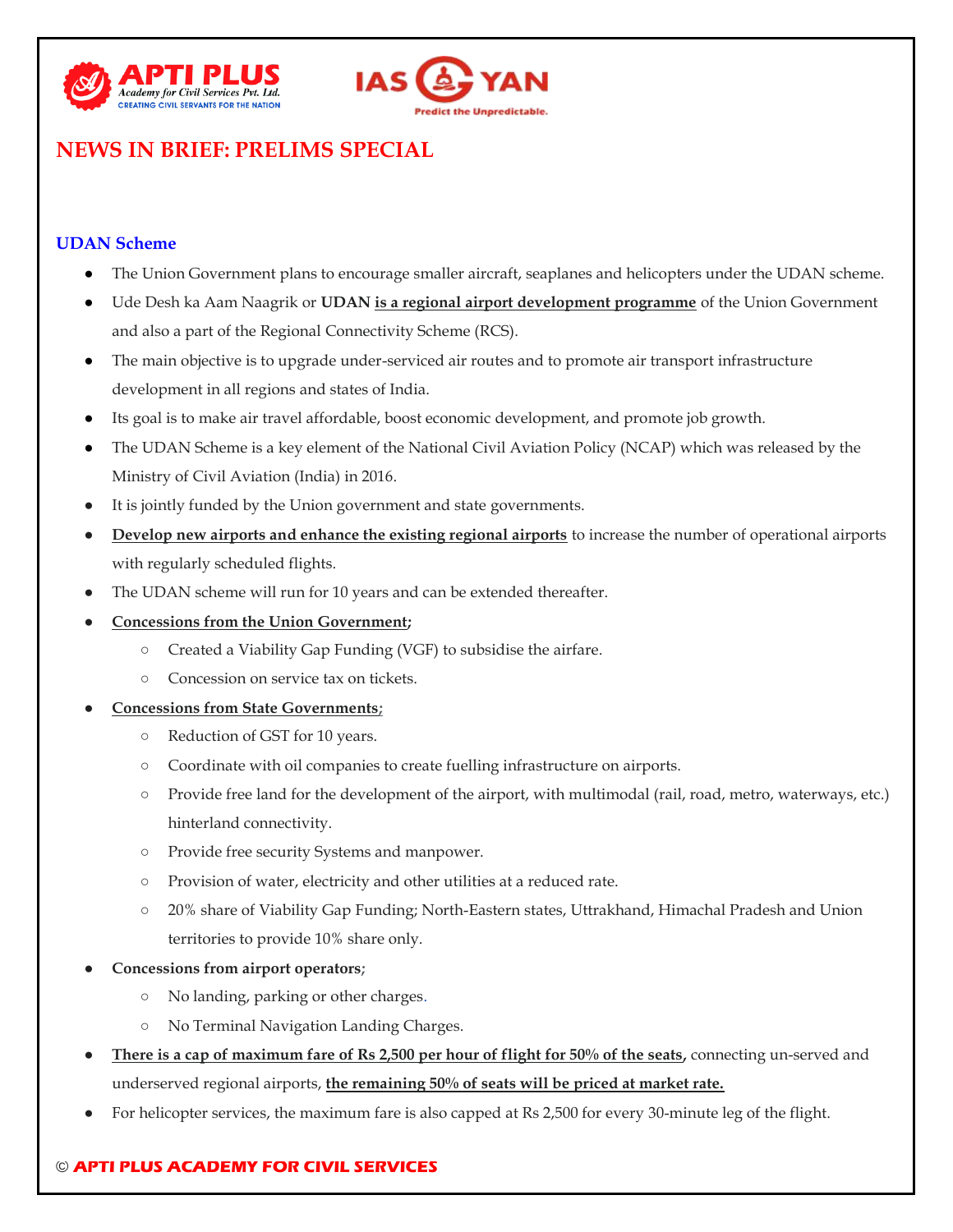



**[https://newsonair.gov.in/News?title=UDAN-is-a-huge-leap-forward-in-direction-of-democratization-of-air-travel](https://newsonair.gov.in/News?title=UDAN-is-a-huge-leap-forward-in-direction-of-democratization-of-air-travel-envisioned-by-PM%3a-Civil-Aviation-Minister&id=441151)[envisioned-by-PM%3a-Civil-Aviation-Minister&id=441151](https://newsonair.gov.in/News?title=UDAN-is-a-huge-leap-forward-in-direction-of-democratization-of-air-travel-envisioned-by-PM%3a-Civil-Aviation-Minister&id=441151)**

### **Malviya Mission**

- "Malviya Mission" launched for capacity building of **teachers/faculty in higher education institutes.**
- The Union Minister of Education Shri Dharmendra Pradhan launched the "Malviya Mission" to develop an environment for teacher education/faculty development across the country.
- He highlighted the need to adopt a **multidisciplinary approach in teacher education with a special focus on Indian values, languages, knowledge, ethos, and traditions.**
- He stressed focusing on teacher education to achieve the targets mentioned in **the 'National Education Policy 2020'.**

**[https://newsonair.gov.in/News?title=Education-Minister-reviews-report-on-institutional-mechanism-for-capacity](https://newsonair.gov.in/News?title=Education-Minister-reviews-report-on-institutional-mechanism-for-capacity-building-of-teachers%2c-faculty-in-higher-education-institutes&id=441142)[building-of-teachers%2c-faculty-in-higher-education-institutes&id=441142](https://newsonair.gov.in/News?title=Education-Minister-reviews-report-on-institutional-mechanism-for-capacity-building-of-teachers%2c-faculty-in-higher-education-institutes&id=441142)**

### **Ramgarh Vishdhari Wildlife Sanctuary**

- The Union Minister for Environment, Forest and Climate Change (MoEFCC) Bhupender Yadav has notified Ramgarh Vishdhari Wildlife Sanctuary as **52nd Reserve Forest for Wild cats.**
- The newly notified tiger reserve includes the **tiger habitat between Ranthambore Tiger Reserve in the northeast and Mukundra Hills Tiger Reserve on the southern side and facilitates the dispersal of tigers from Ranthambore Tiger Reserve.**
- The Ramgarh Vishdhari Sanctuary will be spread across 1,071 sq km.
- A 302 sq Km area in the notified tiger sanctuary will be left as critical habitat for Tigers and the rest of the area will act as a buffer zone for the Ranthambore National Park.
- Ramgarh Vishdhari Wildlife Sanctuary was established in 1982.
- The core areas of the sanctuary have 8 villages and are home to large numbers of wild animals like sambhars, caracals, wild boars, nilgai, and striped hyenas.

**[https://newsonair.gov.in/News?title=Ramgarh-Vishdhari-Wildlife-Sanctuary-notified-as-52nd-Reserve-Forest-for-](https://newsonair.gov.in/News?title=Ramgarh-Vishdhari-Wildlife-Sanctuary-notified-as-52nd-Reserve-Forest-for-Wild-cats&id=441092)[Wild-cats&id=441092](https://newsonair.gov.in/News?title=Ramgarh-Vishdhari-Wildlife-Sanctuary-notified-as-52nd-Reserve-Forest-for-Wild-cats&id=441092)**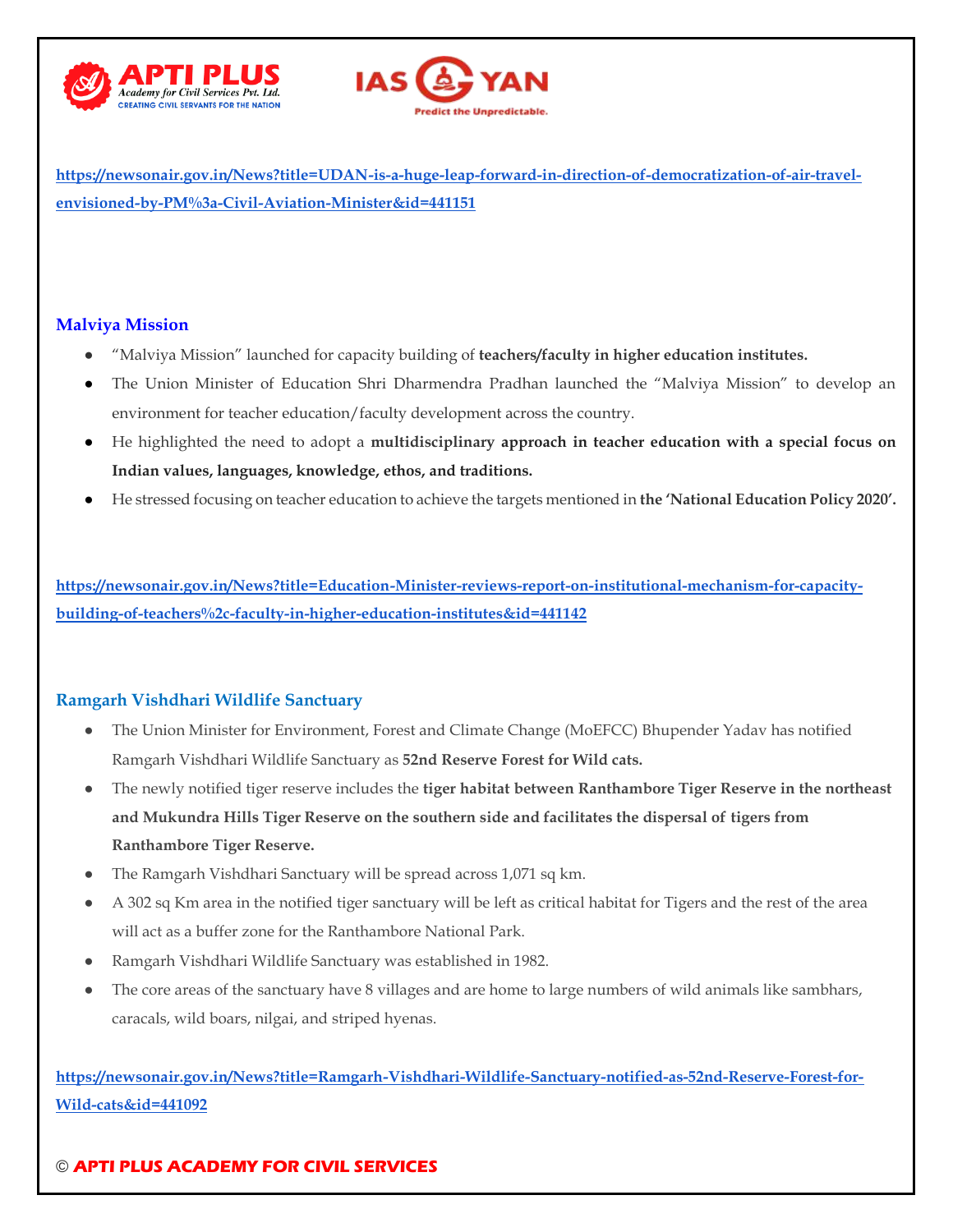



# **PM visit to Lumbini, Nepal**

- Prime Minister Narendra Modi visited Lord Buddha's birthplace Lumbini district of Nepal for Buddha Purnima.
- The focus **on Lumbini has been part of the "Buddhist Circuit"** vision of the Indian government, which has presented India as the land of the Buddha.
	- India has been focusing on the Buddhist community worldwide as part of its soft power diplomacy.
- **India-Nepal Relation**
	- Nepal is an important neighbour of India and occupies a special significance in its foreign policy because of the geographic, historical, cultural and economic linkages/ties that span centuries.
	- India and Nepal share similar ties in terms of Hinduism and Buddhism with Buddha's birthplace Lumbini located in present-day Nepal.
	- The India-Nepal Treaty of Peace and Friendship of 1950 forms the bedrock of the special relations that exist between India and Nepal.
	- **India is Nepal's largest trade partner** and the largest source of foreign investments, besides providing transit for almost the entire third-country trade of Nepal.
	- India-Nepal has undertaken various connectivity programs to enhance people-to-people linkages and promote economic growth and development.
	- Bilateral defence cooperation includes assistance to the Nepalese Army in its modernization through the provision of equipment and training.
	- India has signed three sister-city agreements for twinning Kathmandu-Varanasi, Lumbini-Bodhgaya and Janakpur-Ayodhya.

[https://newsonair.gov.in/News?title=PM-Modi-reaches-Kushinagar-after-concluding-his-visit-to-Nepal%2c-offers](https://newsonair.gov.in/News?title=PM-Modi-reaches-Kushinagar-after-concluding-his-visit-to-Nepal%2c-offers-prayers-in-Mahaparinirvana-Mandir&id=441091)[prayers-in-Mahaparinirvana-Mandir&id=441091](https://newsonair.gov.in/News?title=PM-Modi-reaches-Kushinagar-after-concluding-his-visit-to-Nepal%2c-offers-prayers-in-Mahaparinirvana-Mandir&id=441091)

### **International Migration Review Forum**

- Minister of State for External Affairs, represented the Indian delegation for the First International Migration Review Forum to be held by **the United Nations General Assembly (UNGA) in New York.**
- The forum serves as the primary inter-governmental global platform to discuss and share the progress on implementation of all aspects of migration and its intersection with the Sustainable Development Goals.
- **International Migration Review Forum (IMRF)**